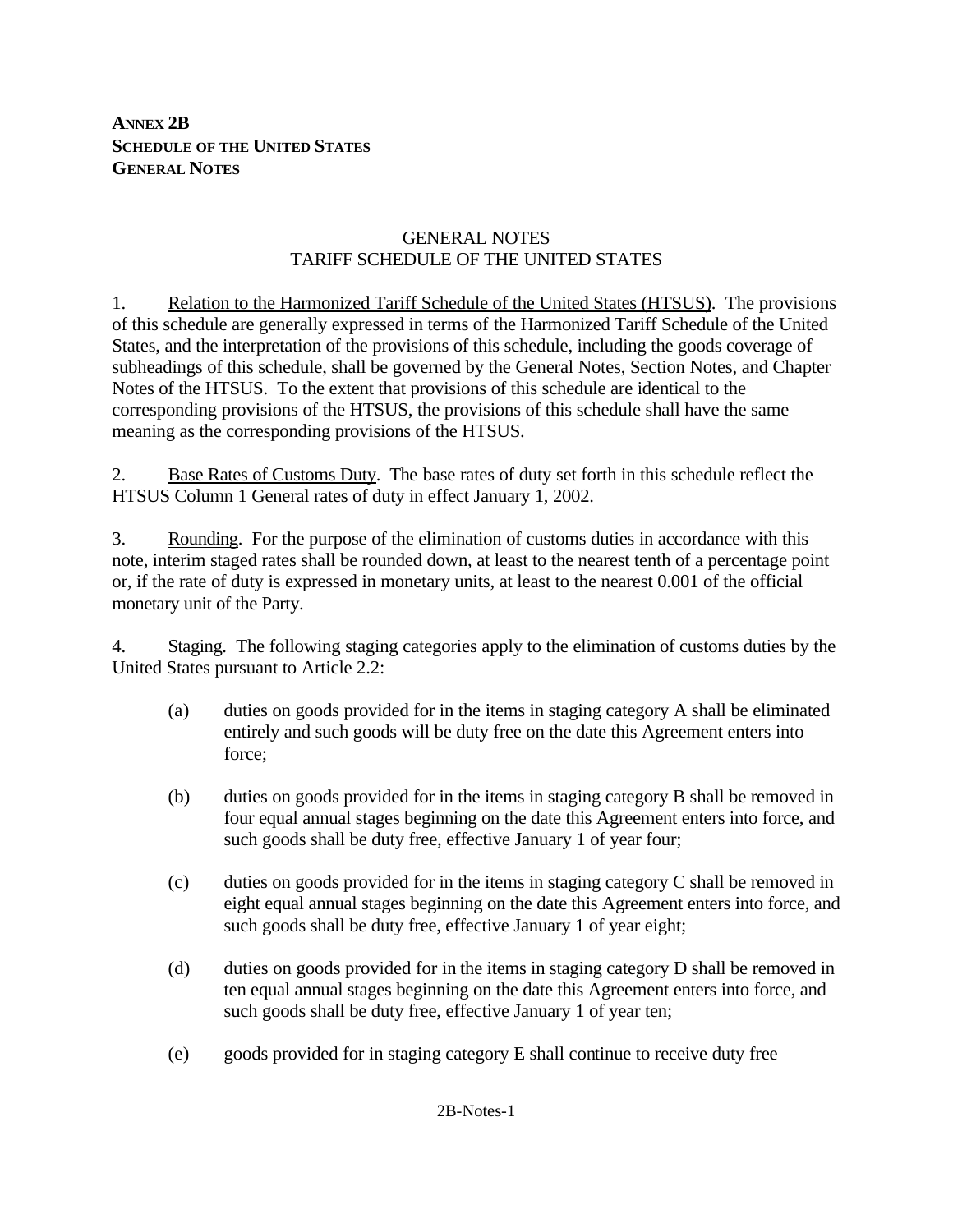treatment;

- (f) duties on goods provided for in the items in staging category G shall be eliminated entirely and such goods may enter free of duty and without bond on the date this Agreement enters into force;
- (g) duties on goods provided for in items in staging category H shall be subject to the following provisions during the tariff elimination period until January 1, of year ten of the Agreement, at which time such goods shall be free of duty:

(i) For goods described in tariff category 9802.00.60, at the time of entry the duty imposed upon the value of the processing outside the United States to be applied in accordance with the procedures specified in U.S. note 3 of subchapter II, chapter 98, of the HTS, shall be the rate which would apply to the article itself under the staging obligations set forth for the appropriate provision in Chapters 1 to 97 of this schedule.

(ii) For goods described in tariff category 9802.00.80, at the time of entry the duty imposed upon the assembled article to be applied in accordance with the procedures specified in U.S. note 4 of subchapter II, chapter 98, of the HTS, shall be the rate applicable to the full value of the article itself under the staging obligations set forth for the appropriate provision in Chapters 1 to 97 of this schedule.

(iii) For goods described in tariff category 9817.61.01, at the time of entry the duty imposed upon the assembled article shall be the rate applicable to the full value of the article itself under the staging obligations set forth for the appropriate provision in Chapters 1 to 97 of this schedule.

(iv) For goods described in tariff category 9818.00.05, at the time of entry the duty imposed upon the cost of such parts shall be the rate applicable to the full value of such parts under the staging obligations set forth for the appropriate provision in Chapters 1 to 97 of this schedule.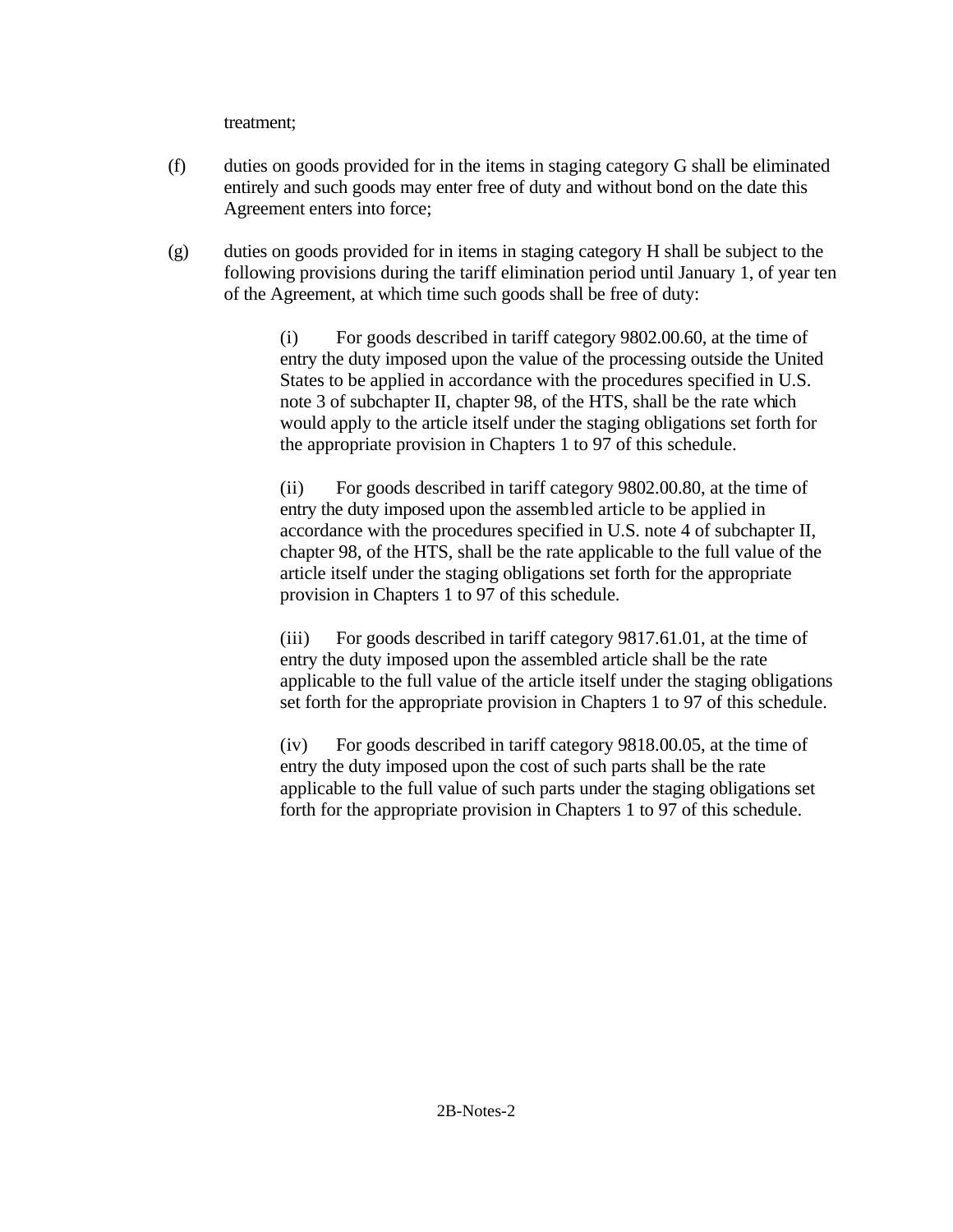# ANNEX 1

# **Notes**

1. This annex contains temporary modifications of the provisions of the HTSUS pursuant to this Agreement. Originating goods of Singapore described in the provisions of this Annex are subject to duty at the rate set forth in this Annex in lieu of the rate provided therefore in Chapters 1 through 98. Notwithstanding tariff-rate quota provisions provided for elsewhere in the HTSUS, originating goods of Singapore shall be permitted to enter the United States in accordance with the provisions of this Annex. Furthermore, any quantity provided for Singapore on goods described in this Annex shall not be counted toward any tariff-rate quota provided for such goods elsewhere in the HTSUS. Originating goods of Singapore imported into the United States also shall not be subject to any of the provisions, duties or limitations of Subchapter IV of Chapter 99 of the HTSUS.

# *Beef*

- 
- 2. (a) The aggregate quantity of goods entered under the provisions listed in subparagraph (c) shall be free of duty in any calendar year specified herein, and shall not exceed the quantity specified below for each such year:

| Year           | Quantity  |
|----------------|-----------|
|                | (kg)      |
| 1              | 15.000    |
| $\overline{2}$ | 16.500    |
| 3              | 18.150    |
| 4              | 19.965    |
| 5              | 21.962    |
| 6              | 24.158    |
| 7              | 26.573    |
| 8              | 29.231    |
| 9              | 32.154    |
| 10             | Unlimited |
|                |           |

- (b) Duties on goods entered in aggregate quantities in excess of the quantities listed in subparagraph (a) shall be removed in accordance with the provisions of staging category D of the General Notes of the Tariff Schedule of the United States, paragraph 3(d).
- (c) Subparagraphs (a) and (b) apply to the following Annex 1, Table 1 provisions: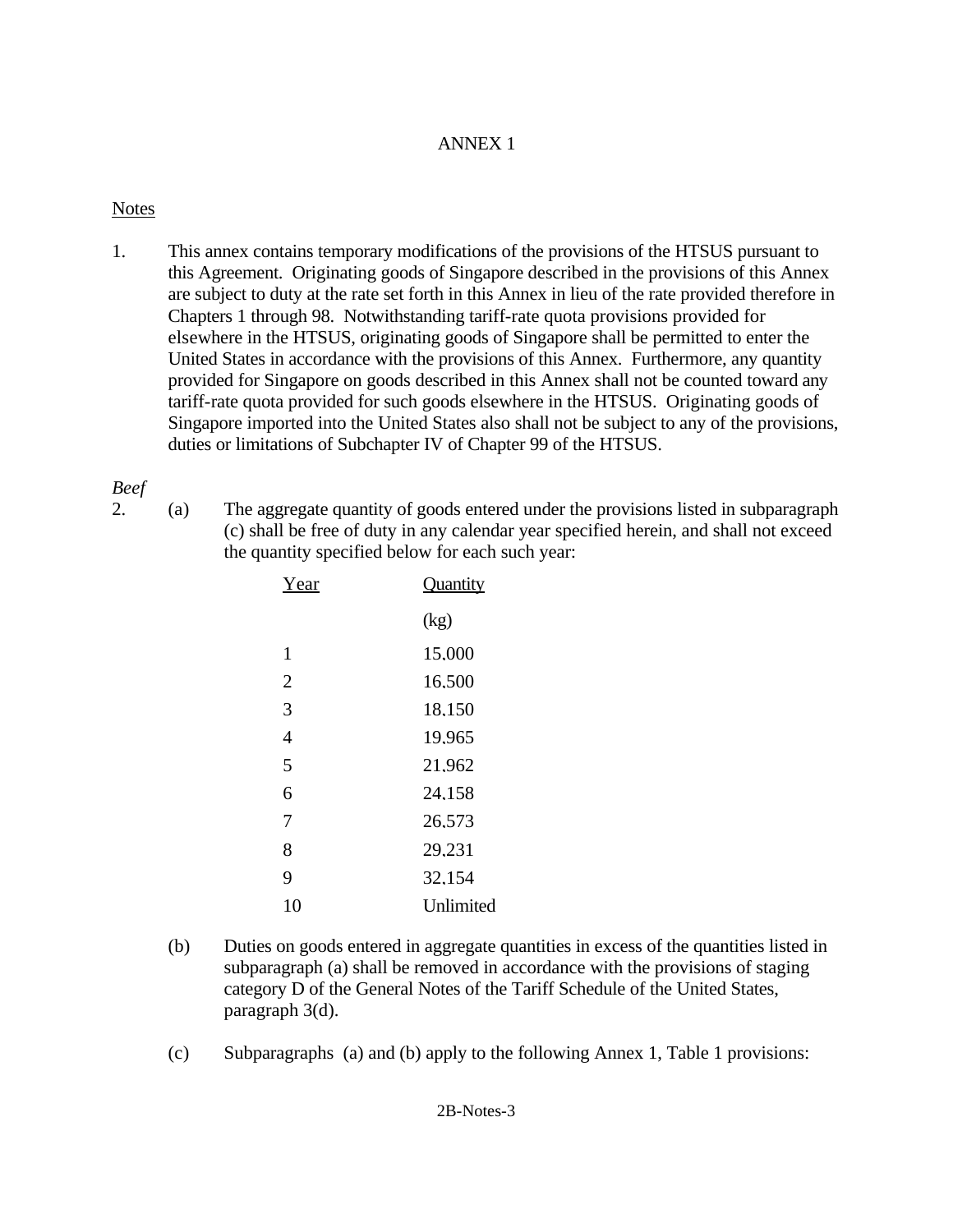## AG02011050, AG02012080, AG02013080, AG02021050, AG02022080, and AG02023080.

# *Liquid dairy*

3. (a) The aggregate quantity of goods entered under the provisions listed in subparagraph (c) shall be free of duty in any calendar year specified herein, and shall not exceed the quantity specified below for each such year:

| Year           | <b>Quantity</b> |
|----------------|-----------------|
|                | (Liters)        |
| 1              | 1.000           |
| $\overline{2}$ | 1,100           |
| 3              | 1.210           |
| 4              | 1.330           |
| 5              | 1.460           |
| 6              | 1.610           |
| 7              | 1.770           |
| 8              | 1.950           |
| 9              | 2.140           |
| 10             | unlimited       |

- (b) Duties on goods entered in aggregate quantities in excess of the quantities listed in subparagraph (a) shall be removed in accordance with the provisions of staging category D of the General Notes of the Tariff Schedule of the United States, paragraph 3(d).
- (c) Subparagraphs (a) and (b) apply to the following Annex 1, Table 1 provisions: AG04013025, AG04039016, and AG21050020.

# *Cheese*

4. (a) The aggregate quantity of goods entered under the provisions listed in subparagraph (c) shall be free of duty in any calendar year specified herein, and shall not exceed the quantity specified below for each such year:

| Year | Quantity |
|------|----------|
|      | (kg)     |
| 1    | 15,000   |
| 2    | 16.500   |
| 3    | 18.150   |
|      | 19.965   |

2B-Notes-4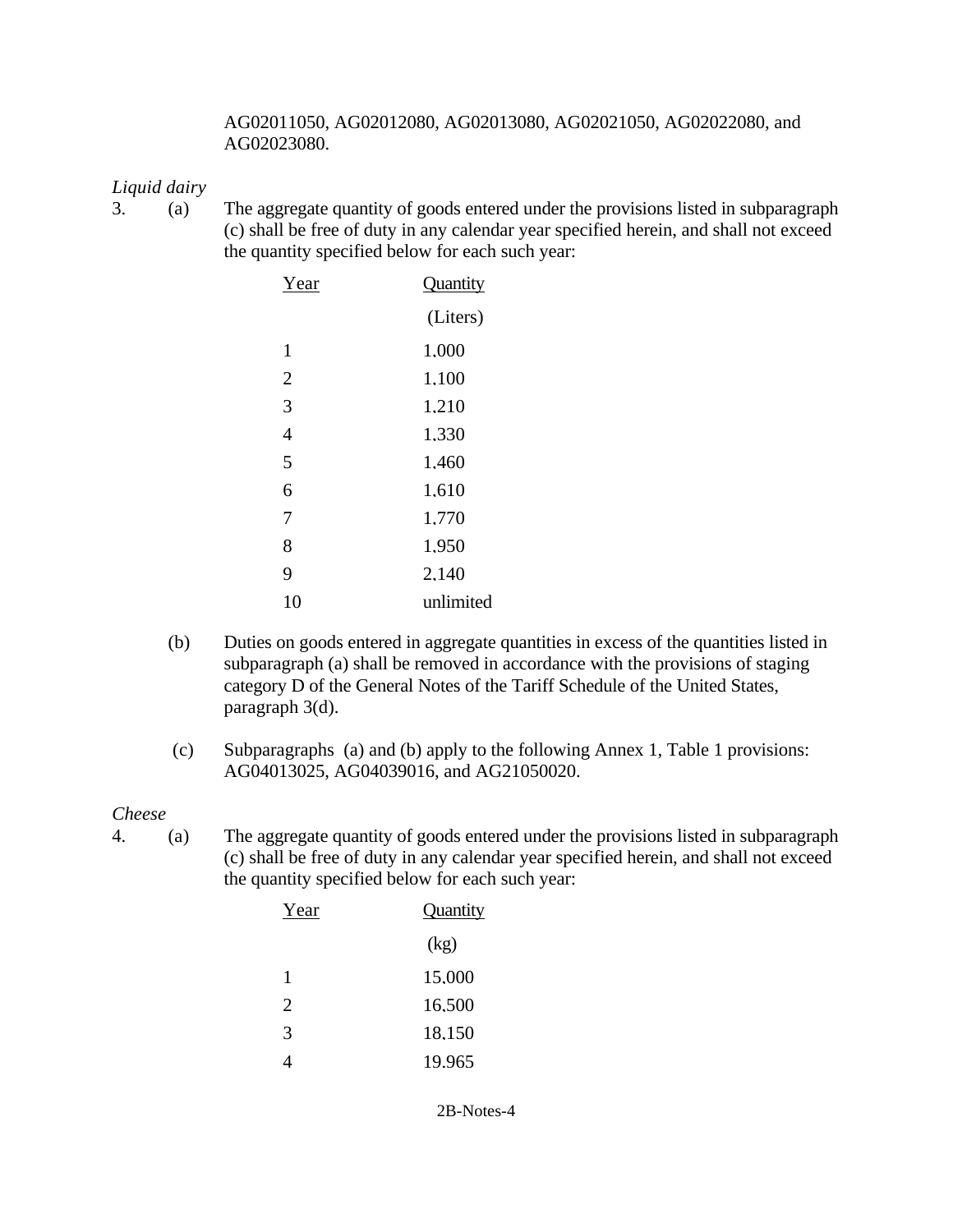| 5  | 21.962    |
|----|-----------|
| 6  | 24.158    |
| 7  | 26.573    |
| 8  | 29.231    |
| Q  | 32.154    |
| 10 | unlimited |

- (b) Duties on goods entered in aggregate quantities in excess of the quantities listed in subparagraph (a) shall be removed in accordance with the provisions of staging category D of the General Notes of the Tariff Schedule of the United States, paragraph 3(d).
- (c) Subparagraphs (a) and (b) apply to the following Annex 1, Table 1 provisions: AG04061008, AG04061018, AG04061028, AG04061038, AG04061048, AG04061058, AG04061068, AG04061078, AG04061088, AG04062028, AG04062033, AG04062039, AG04062048, AG04062053, AG04062063, AG04062067, AG04062071, AG04062075, AG04062079, AG04062083, AG04062087, AG04062091, AG04063018, AG04063028, AG04063038, AG04063048, AG04063053, AG04063063, AG04063067, AG04063071, AG04063075, AG04063079, AG04063083, AG04063087, AG04063091, AG04064070, AG04069012, AG04069018, AG04069032, AG04069037, AG04069042, AG04069048, AG04069054, AG04069068, AG04069074, AG04069078, AG04069084, AG04069088, AG04069092, AG04069094, AG04069097 and AG19019036.

## *Milk Powder*

5. (a) The aggregate quantity of goods entered under the provisions listed in subparagraph (c) shall be free of duty in any calendar year specified herein, and shall not exceed the quantity specified below for each such year:

| Year           | Quantity |
|----------------|----------|
|                | (kg)     |
| 1              | 5.000    |
| $\overline{2}$ | 5.500    |
| 3              | 6.050    |
| $\overline{4}$ | 6.665    |
| 5              | 7.321    |
| 6              | 8.058    |
| 7              | 8.858    |
| 8              | 9.744    |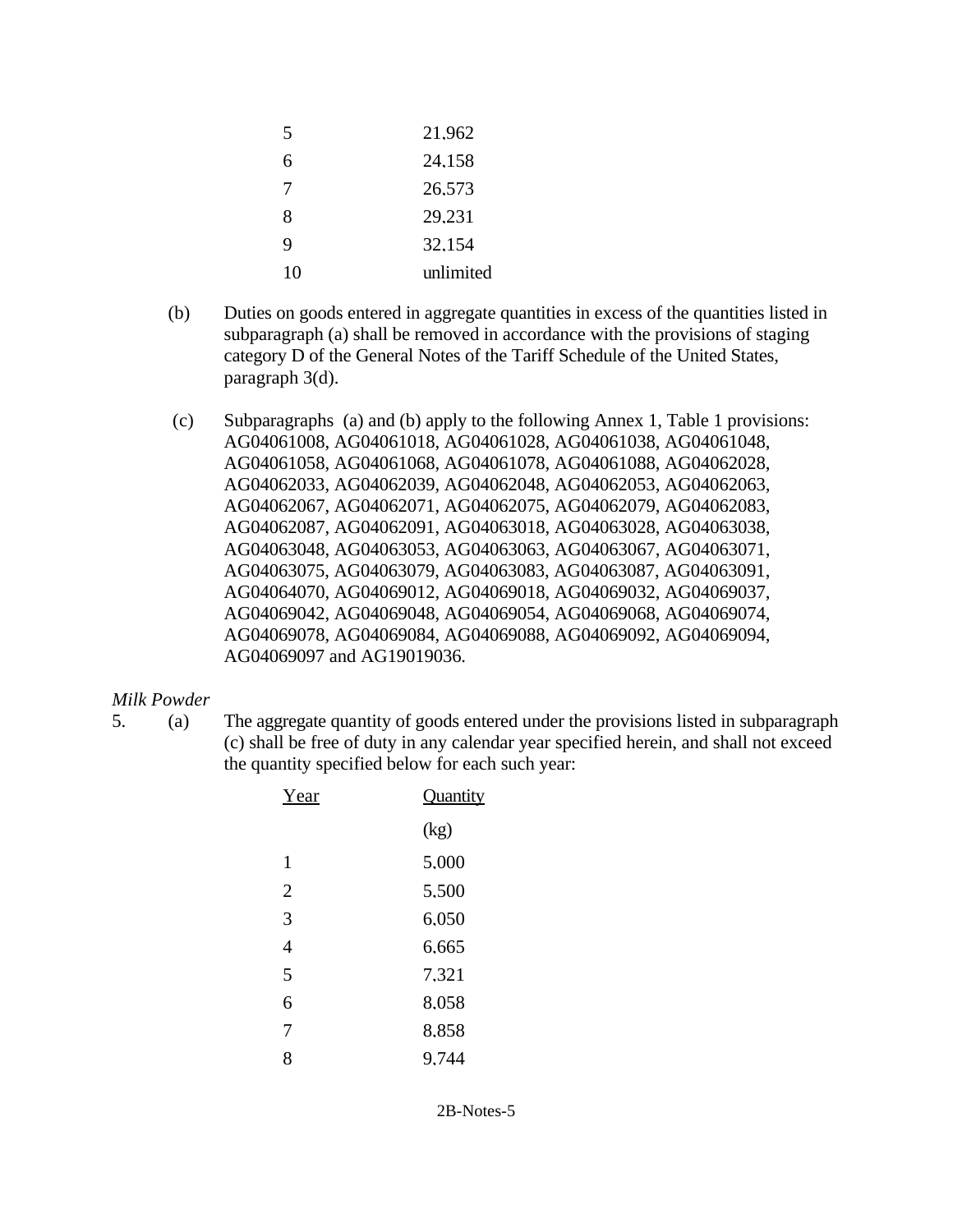| 9  | 10.178    |
|----|-----------|
| 10 | unlimited |

- (b) Duties on goods entered in aggregate quantities in excess of the quantities listed in subparagraph (a) shall be removed in accordance with the provisions of staging category D of the General Notes of the Tariff Schedule of the United States, paragraph 3(d).
- (c) Subparagraphs (a) and (b) apply to the following Annex 1, Table 1 provisions: AG04021050, AG04022125, AG04022150, AG04039045, AG04039055, AG04041090, AG23099028 and AG23099048.

## *Butter*

6. (a) The aggregate quantity of goods entered under the provisions listed in subparagraph (c) shall be free of duty in any calendar year specified herein, and shall not exceed the quantity specified below for each such year:

| Year           | Quantity  |
|----------------|-----------|
|                | (kg)      |
| 1              | 5.000     |
| $\overline{2}$ | 5,500     |
| 3              | 6.050     |
| $\overline{4}$ | 6.655     |
| 5              | 7.321     |
| 6              | 8.053     |
| 7              | 8.858     |
| 8              | 9.744     |
| 9              | 10.718    |
| 10             | unlimited |
|                |           |

- (b) Duties on goods entered in aggregate quantities in excess of the quantities listed in subparagraph (a) shall be removed in accordance with the provisions of staging category D of the General Notes of the Tariff Schedule of the United States, paragraph 3(d).
- (c) Subparagraphs (a) and (b) apply to the following Annex 1, Table 1 provisions: AG04013075, AG04022190, AG04039065, AG04039078, AG04051020, AG04052030, AG04059020, AG21069026, and AG21069036.

# *Other Dairy*

7. (a) The aggregate quantity of goods entered under the provisions listed in subparagraph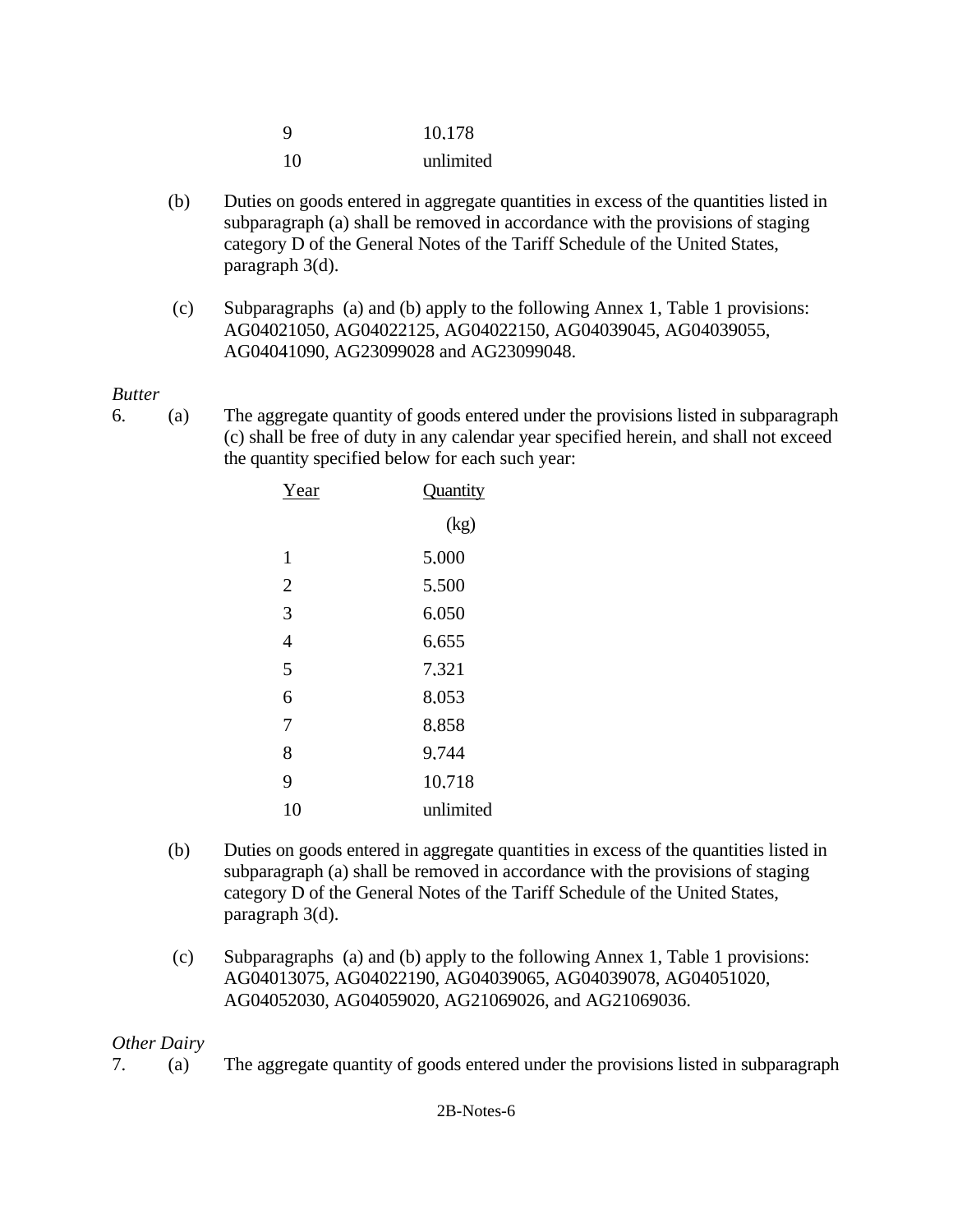(c) shall be free of duty in any calendar year specified herein, and shall not exceed the quantity specified below for each such year:

| Year           | Quantity  |
|----------------|-----------|
|                | (kg)      |
| 1              | 5.000     |
| $\overline{2}$ | 5.500     |
| 3              | 6.050     |
| 4              | 6.655     |
| 5              | 7.321     |
| 6              | 8.053     |
| 7              | 8.858     |
| 8              | 9.744     |
| 9              | 10.718    |
| 10             | unlimited |
|                |           |

- (b) Duties on goods entered in aggregate quantities in excess of the quantities listed in subparagraph (a) shall be removed in accordance with the provisions of staging category D of the General Notes of the Tariff Schedule of the United States, paragraph 3(d).
- (c) Subparagraphs (a) and (b) apply to the following Annex 1, Table 1 provisions: AG04029170, AG04029190, AG04029945, AG04029955, AG04022950, AG04029170, AG04029190, AG04029945, AG04029955, AG04029990, AG04031050, AG04039095, AG04041015, AG04049050, AG04052070, AG15179060, AG17049058, AG18062026, AG18062028, AG18062036, AG18062038, AG18062082, AG18062083, AG18062087, AG18062089, AG18063206, AG18063208, AG18063216, AG18063218, AG18063270, AG18063280, AG18069008, AG18069010, AG18069018, AG18069020, AG18069028, AG18069030, AG19011030, AG19011040, AG19011075, AG19011085, AG19012015, AG19012050, AG19019043, AG19019047, AG21050040, AG21069009, AG21069066, AG21069087, and AG22029028.

# *Peanuts*

- 8. (a) The aggregate quantity of goods entered under the provisions listed in subparagraph (c) shall be free of duty in any calendar year specified herein, and shall not exceed the quantity specified below for each such year:
	- Year **Quantity**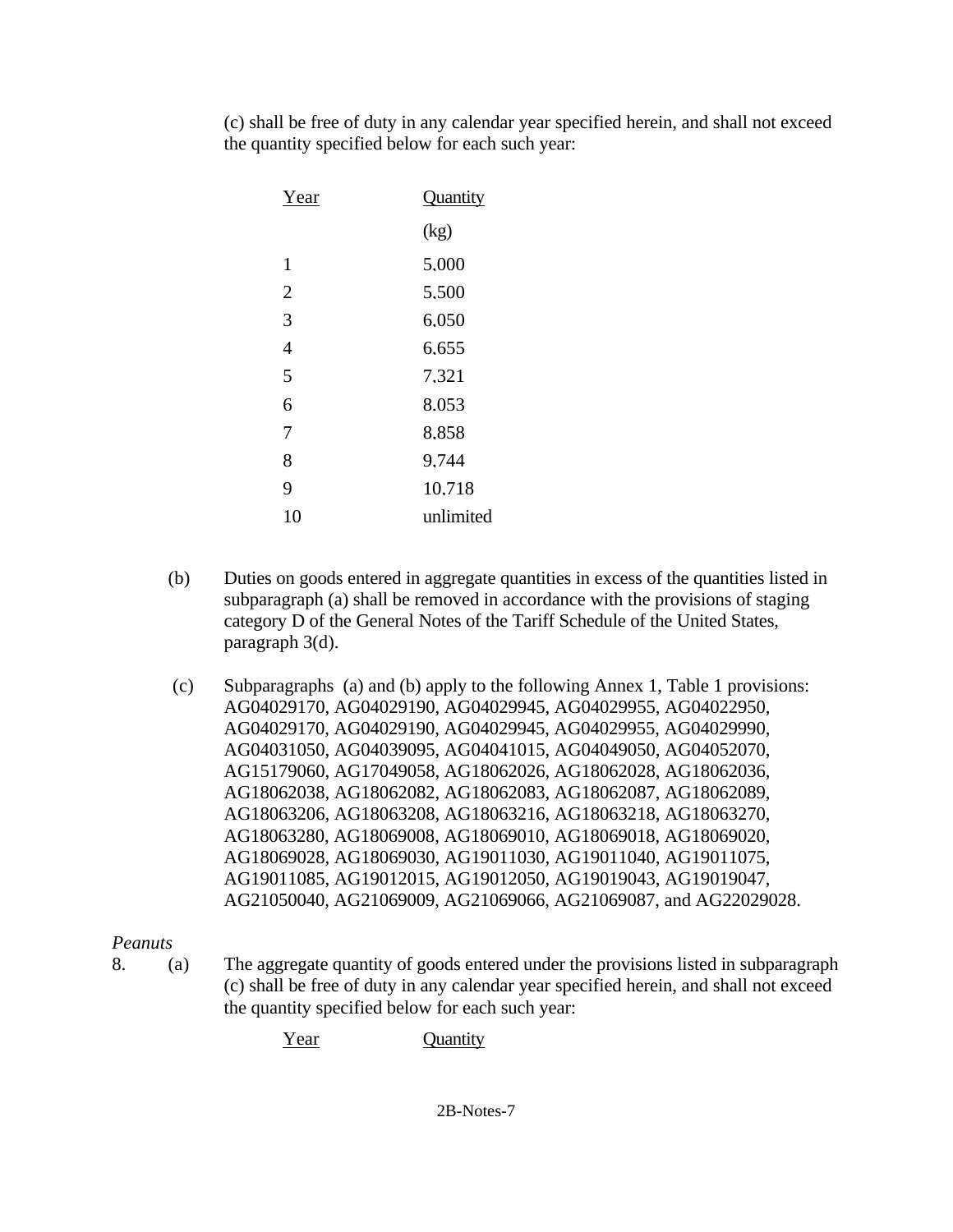|                | (kg)      |
|----------------|-----------|
| 1              | 1.000     |
| $\overline{2}$ | 1.100     |
| 3              | 1.210     |
| 4              | 1.331     |
| 5              | 1.464     |
| 6              | 1.611     |
| 7              | 1.772     |
| 8              | 1.949     |
| 9              | 1.214     |
| 10             | Unlimited |

Provided, that peanuts in the shell shall be charged against the above quotas on the basis of 75 kilograms for each 100 kilograms of peanuts in the shell.

- (b) Duties on goods entered in aggregate quantities in excess of the quantities listed in subparagraph (a) shall be removed in accordance with the provisions of staging category D of the General Notes of the Tariff Schedule of the United States, paragraph 3(d).
- (c) Subparagraphs (a) and (b) apply to the following Annex 1, Table 1 provisions: AG12021080, AG12022080, AG20081115, AG20081135, and AG20081160.

*Sugar*

9. (a) The aggregate quantity of goods entered under the provisions listed in subparagraph (c) shall be free of duty in any calendar year specified herein, and shall not exceed the quantity specified below for each such year:

| Year           | Quantity |
|----------------|----------|
|                | (kg)     |
| 1              | 15.000   |
| $\overline{2}$ | 15.570   |
| 3              | 16.538   |
| 4              | 17.364   |
| 5              | 18.233   |
| 6              | 19.144   |
| 7              | 20.101   |
| 8              | 21.107   |

2B-Notes-8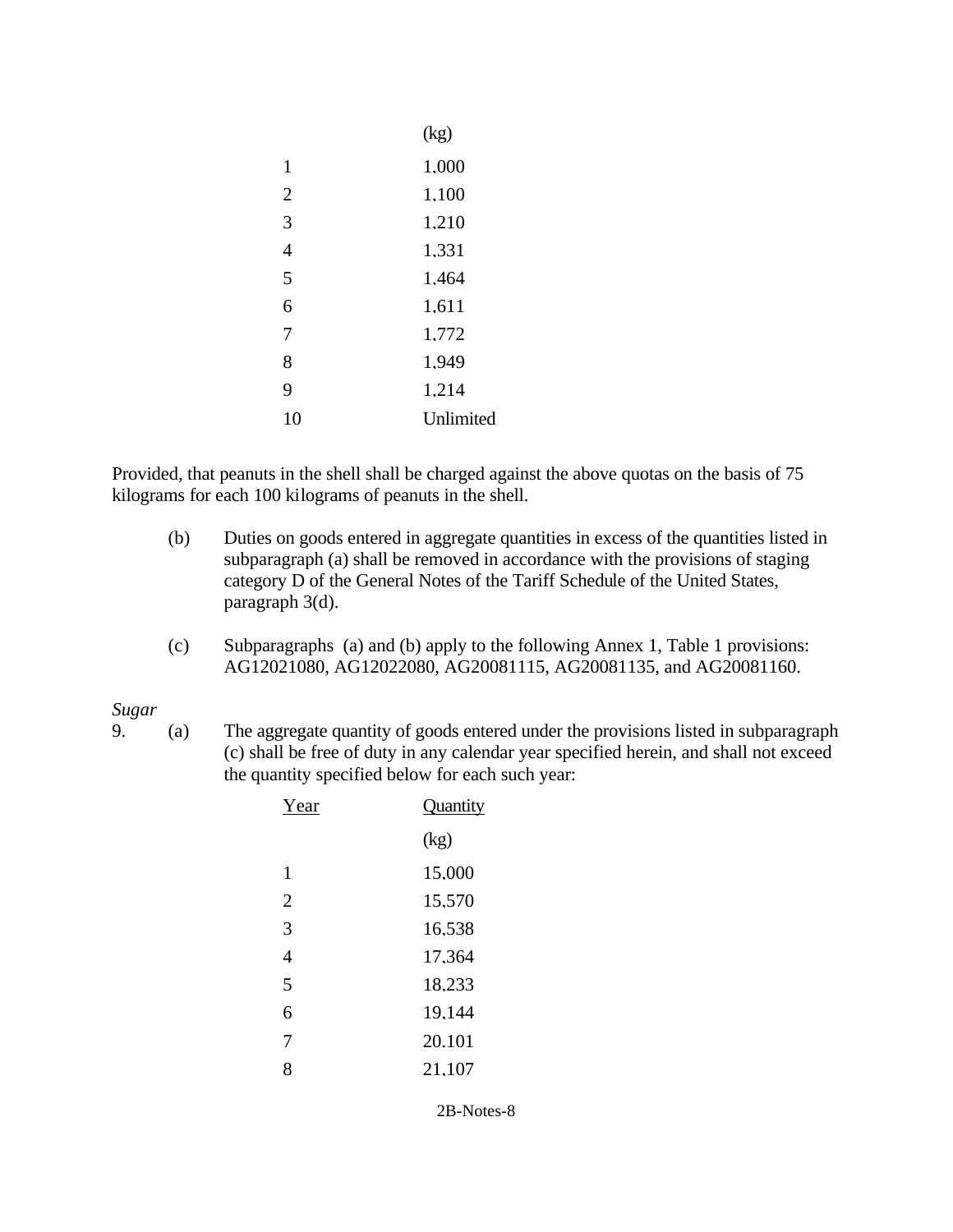| 9  | 22,162    |
|----|-----------|
| 10 | unlimited |

- (b) Duties on goods entered in aggregate quantities in excess of the quantities listed in subparagraph (a) shall be removed in accordance with the provisions of staging category D of the General Notes of the Tariff Schedule of the United States, paragraph 3(d).
- (c) Subparagraphs (a) and (b) apply to the following Annex 1, Table 1 provisions: AG17011150, AG17011250, AG17019130, AG17019148, AG17019158, AG17019950, AG17022028, AG17023028, AG17024028, AG17026028, AG17029020, AG17029058, AG17029068, AG17049068, AG17049078, AG18061028, AG18061038, AG18061055, AG18061075, AG18062073, AG18062077, AG18062094, AG18062098, AG18069039, AG18069049, AG18069059, AG 19012025, AG19012035, AG19012060, AG19012070, AG19019054, AG19019058, AG21011238, AG21011248, AG21011258, AG21012038, AG21012048, AG21012058, AG21039078, AG21069046, AG21069072, AG21069076, AG21069080, AG21069091, AG21069094, and AG21069097.

## *Cotton*

10. (a) The aggregate quantity of goods entered under the provisions listed in subparagraph (c) shall be free of duty in any calendar year specified herein, and shall not exceed the quantity specified below for each such year:

| Year           | Quantity  |
|----------------|-----------|
|                | (kg)      |
| 1              | 5.000     |
| $\overline{2}$ | 5.500     |
| 3              | 6.050     |
| 4              | 6.655     |
| 5              | 7.321     |
| 6              | 8.053     |
| 7              | 8.858     |
| 8              | 9.744     |
| 9              | 10.718    |
| 10             | unlimited |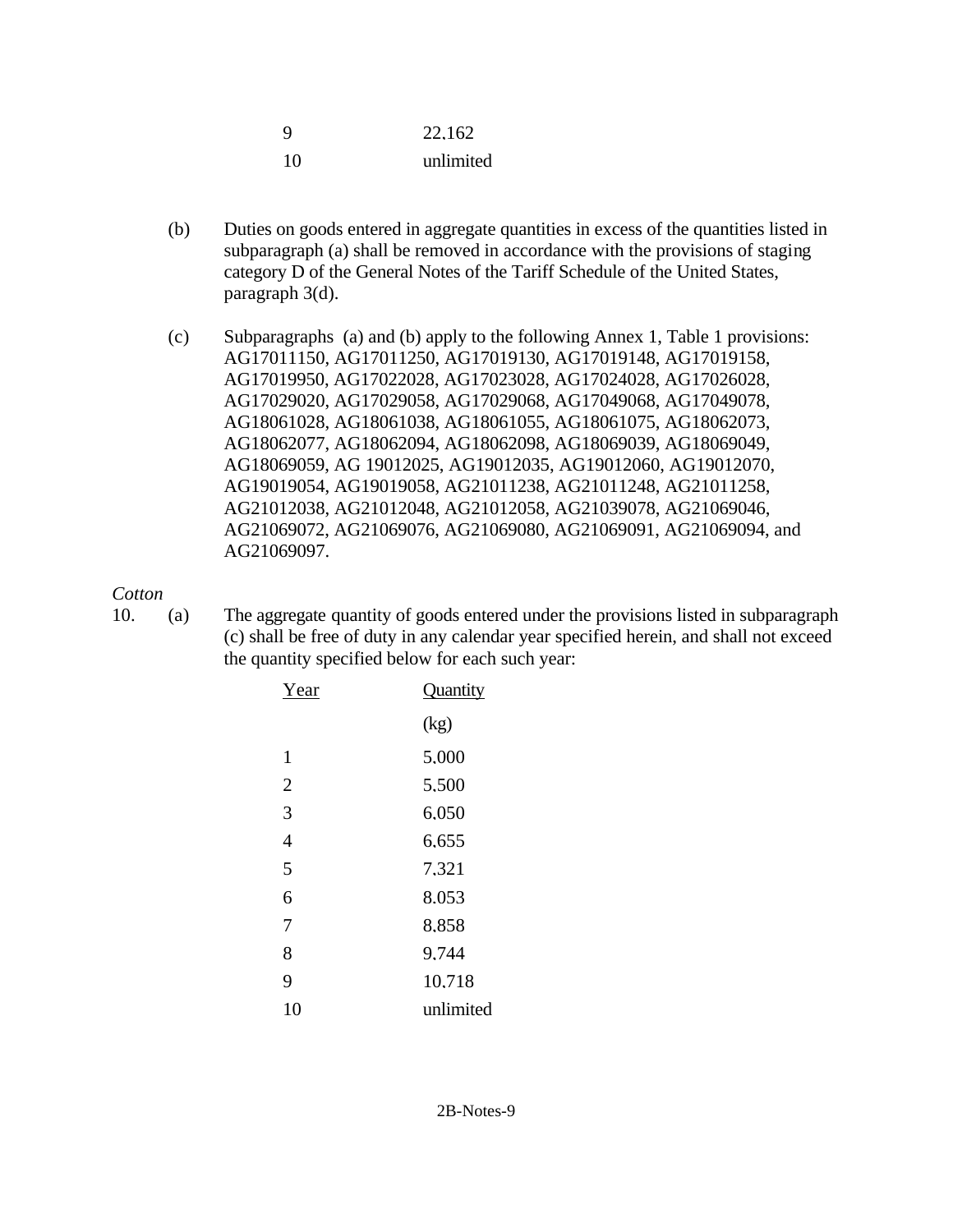- (b) Duties on goods entered in aggregate quantities in excess of the quantities listed in subparagraph (a) shall be removed in accordance with the provisions of staging category D of the General Notes of the Tariff Schedule of the United States, paragraph 3(d).
- (c) Subparagraphs (a) and (b) apply to the following Annex 1, Table 1 provisions: AG52010018, AG52010028, AG52010038, AG52010080, AG52029930, AG52030030.

# *Tobacco*

11. (a) The aggregate quantity of goods entered under the provisions listed in subparagraph (c) shall be free of duty in any calendar year specified herein, and shall not exceed the quantity specified below for each such year:

| Year           | Quantity  |
|----------------|-----------|
|                | (kg)      |
| 1              | 5.000     |
| $\overline{2}$ | 5.500     |
| 3              | 6.050     |
| $\overline{4}$ | 6.655     |
| 5              | 7.321     |
| 6              | 8.053     |
| 7              | 8.858     |
| 8              | 9.744     |
| 9              | 10.718    |
| 10             | unlimited |

- (b) Duties on goods entered in aggregate quantities in excess of the quantities listed in subparagraph (a) shall be removed in accordance with the provisions of staging category D of the General Notes of the Tariff Schedule of the United States, paragraph 3(d).
- (c) Subparagraphs (a) and (b) apply to the following Annex 1, Table 1 provisions: AG24011065, AG24012035, AG24012087, AG24013070, AG24039147, and AG24039990.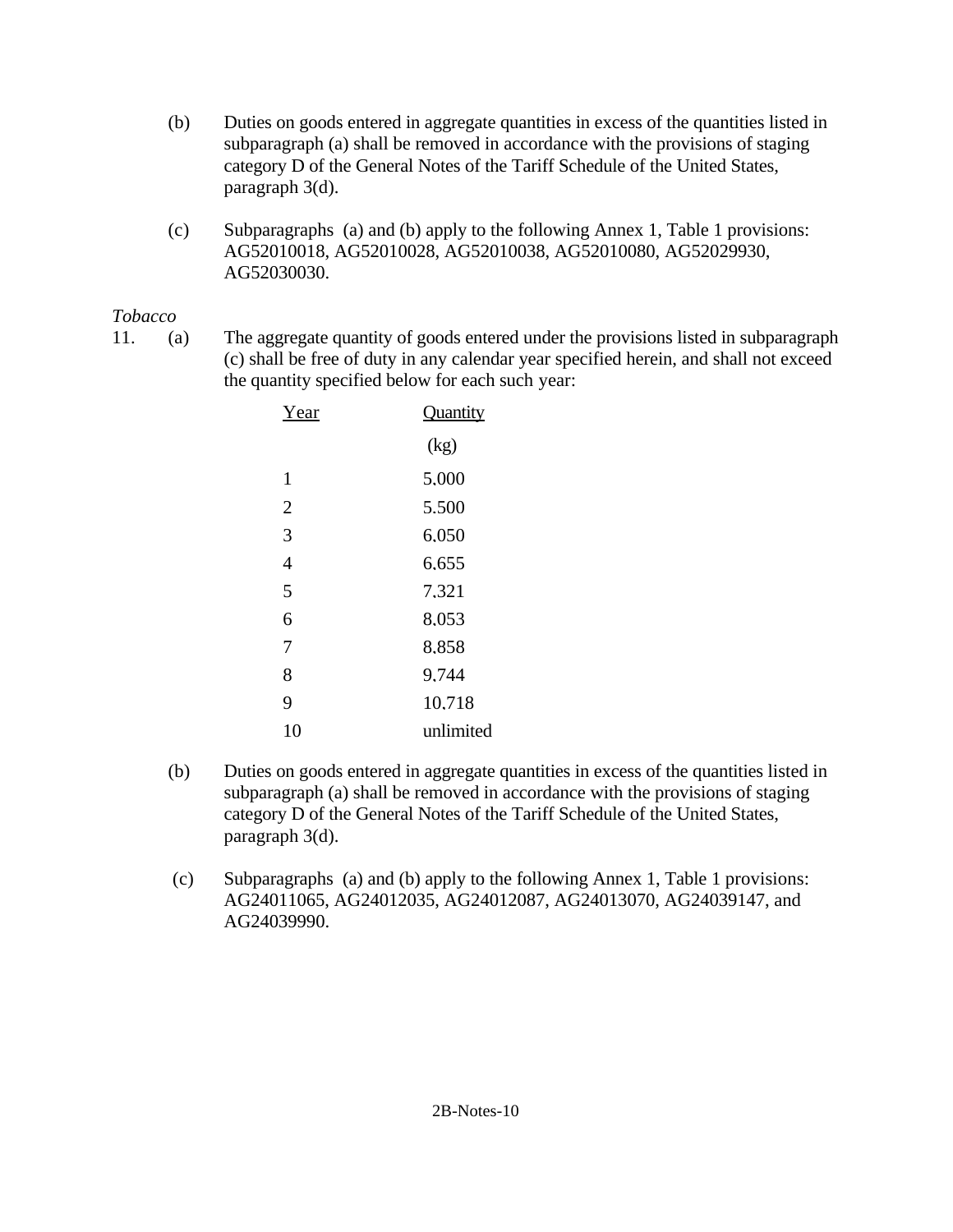### ANNEX 1, TABLE 1

### **HEADING ARTICLE DESCRIPTION**

AG02011050 Provided for in subheading 02011050

AG02012080 Provided for in subheading 02012080 AG02013080 Provided for in subheading 02013080 AG02021050 Provided for in subheading 02021050 AG02022080 Provided for in subheading 02022080 AG02023080 Provided for in subheading 02023080 AG04013025 Provided for in subheading 04013025 AG04013075 Provided for in subheading 04013075 AG04021050 Provided for in subheading 04021050 AG04022125 Provided for in subheading 04022125 AG04022150 Provided for in subheading 04022150 AG04022190 Provided for in subheading 04022190 AG04022950 Provided for in subheading 04022950 AG04029170 Provided for in subheading 04029170 AG04029190 Provided for in subheading 04029190 AG04029945 Provided for in subheading 04029945 AG04029955 Provided for in subheading 04029955 AG04029990 Provided for in subheading 04029990 AG04031050 Provided for in subheading 04031050 AG04039016 Provided for in subheading 04039016 AG04039045 Provided for in subheading 04039045 AG04039055 Provided for in subheading 04039055 AG04039065 Provided for in subheading 04039065 AG04039078 Provided for in subheading 04039078 AG04039095 Provided for in subheading 04039095 AG04041015 Provided for in subheading 04041015 AG04041090 Provided for in subheading 04041090 AG04049050 Provided for in subheading 04049050 AG04051020 Provided for in subheading 04051020 AG04052030 Provided for in subheading 04052030 AG04052070 Provided for in subheading 04052070 AG04059020 Provided for in subheading 04059020 AG04061008 Provided for in subheading 04061008 AG04061018 Provided for in subheading 04061018 AG04061028 Provided for in subheading 04061028 AG04061038 Provided for in subheading 04061038

2B-Notes-11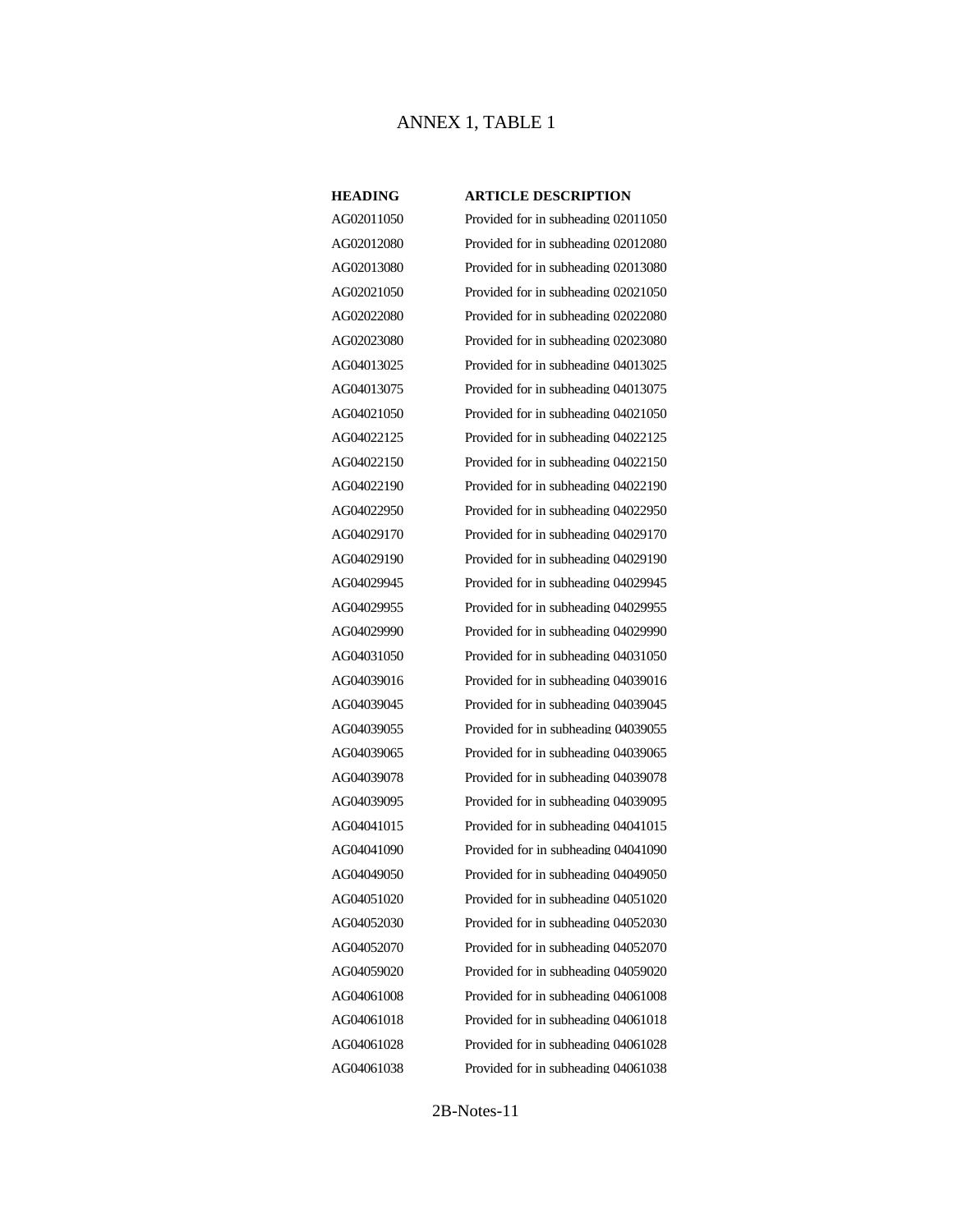AG04061048 Provided for in subheading 04061048 AG04061058 Provided for in subheading 04061058 AG04061068 Provided for in subheading 04061068 AG04061078 Provided for in subheading 04061078 AG04061088 Provided for in subheading 04061088 AG04062028 Provided for in subheading 04062028 AG04062033 Provided for in subheading 04062033 AG04062039 Provided for in subheading 04062039 AG04062048 Provided for in subheading 04062048 AG04062053 Provided for in subheading 04062053 AG04062063 Provided for in subheading 04062063 AG04062067 Provided for in subheading 04062067 AG04062071 Provided for in subheading 04062071 AG04062075 Provided for in subheading 04062075 AG04062079 Provided for in subheading 04062079 AG04062083 Provided for in subheading 04062083 AG04062087 Provided for in subheading 04062087 AG04062091 Provided for in subheading 04062091 AG04063018 Provided for in subheading 04063018 AG04063028 Provided for in subheading 04063028 AG04063038 Provided for in subheading 04063038 AG04063048 Provided for in subheading 04063048 AG04063053 Provided for in subheading 04063053 AG04063063 Provided for in subheading 04063063 AG04063067 Provided for in subheading 04063067 AG04063071 Provided for in subheading 04063071 AG04063075 Provided for in subheading 04063075 AG04063079 Provided for in subheading 04063079 AG04063083 Provided for in subheading 04063083 AG04063087 Provided for in subheading 04063087 AG04063091 Provided for in subheading 04063091 AG04064070 Provided for in subheading 04064070 AG04069012 Provided for in subheading 04069012 AG04069018 Provided for in subheading 04069018 AG04069032 Provided for in subheading 04069032 AG04069037 Provided for in subheading 04069037 AG04069042 Provided for in subheading 04069042 AG04069048 Provided for in subheading 04069048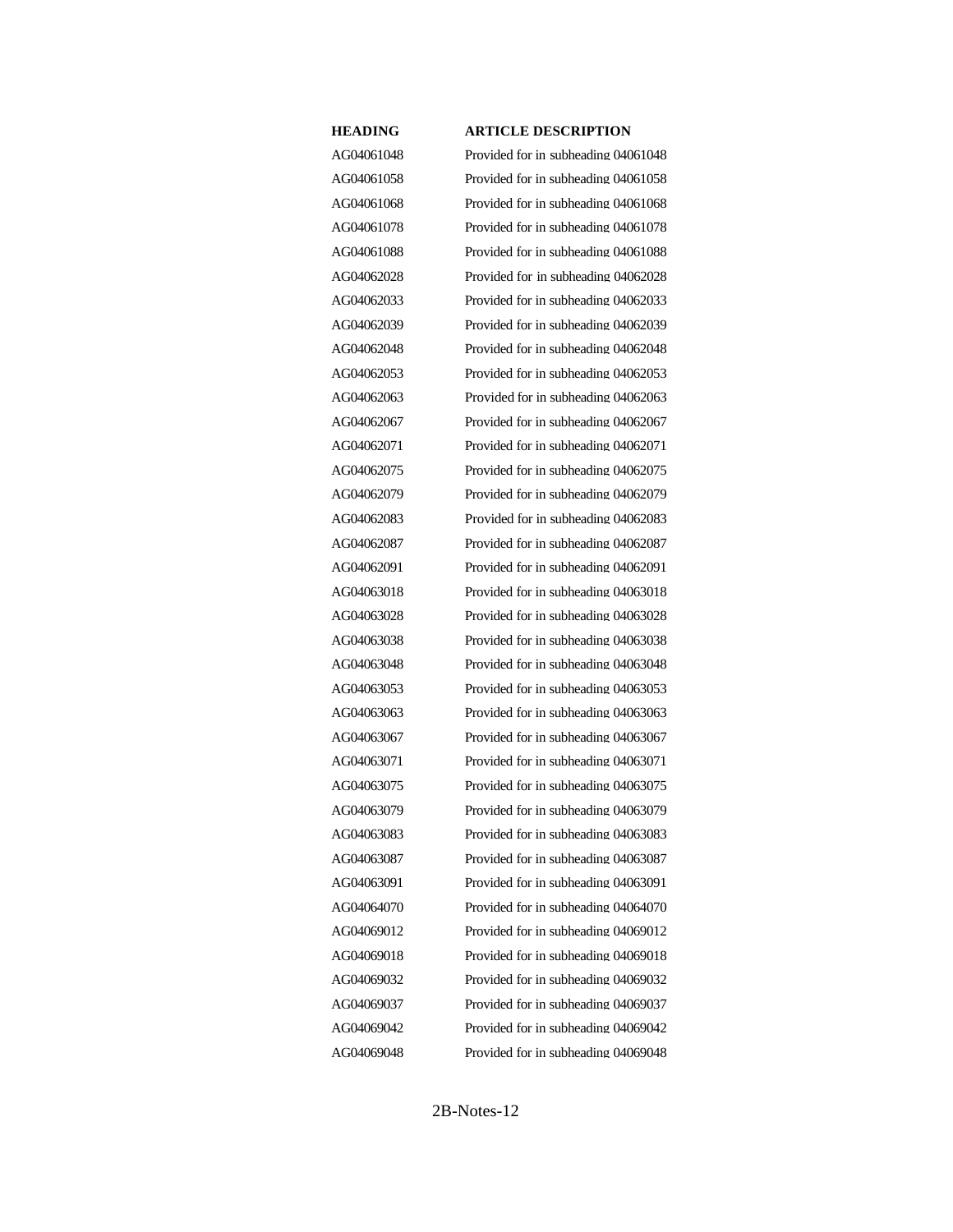AG04069054 Provided for in subheading 04069054 AG04069068 Provided for in subheading 04069068 AG04069074 Provided for in subheading 04069074 AG04069078 Provided for in subheading 04069078 AG04069084 Provided for in subheading 04069084 AG04069088 Provided for in subheading 04069088 AG04069092 Provided for in subheading 04069092 AG04069094 Provided for in subheading 04069094 AG04069097 Provided for in subheading 04069097 AG12021080 Provided for in subheading 12021080 AG12022080 Provided for in subheading 12022080 AG15179060 Provided for in subheading 15179060 AG17011150 Provided for in subheading 17011150 AG17011250 Provided for in subheading 17011250 AG17019130 Provided for in subheading 17019130 AG17019148 Provided for in subheading 17019148 AG17019158 Provided for in subheading 17019158 AG17019950 Provided for in subheading 17019950 AG17022028 Provided for in subheading 17022028 AG17023028 Provided for in subheading 17023028 AG17024028 Provided for in subheading 17024028 AG17026028 Provided for in subheading 17026028 AG17029020 Provided for in subheading 17029020 AG17029058 Provided for in subheading 17029058 AG17029068 Provided for in subheading 17029068 AG17049058 Provided for in subheading 17049058 AG17049068 Provided for in subheading 17049068 AG17049078 Provided for in subheading 17049078 AG18061015 Provided for in subheading 18061015 AG18061028 Provided for in subheading 18061028 AG18061038 Provided for in subheading 18061038 AG18061055 Provided for in subheading 18061055 AG18061075 Provided for in subheading 18061075 AG18062026 Provided for in subheading 18062026 AG18062028 Provided for in subheading 18062028 AG18062036 Provided for in subheading 18062036 AG18062038 Provided for in subheading 18062038 AG18062073 Provided for in subheading 18062073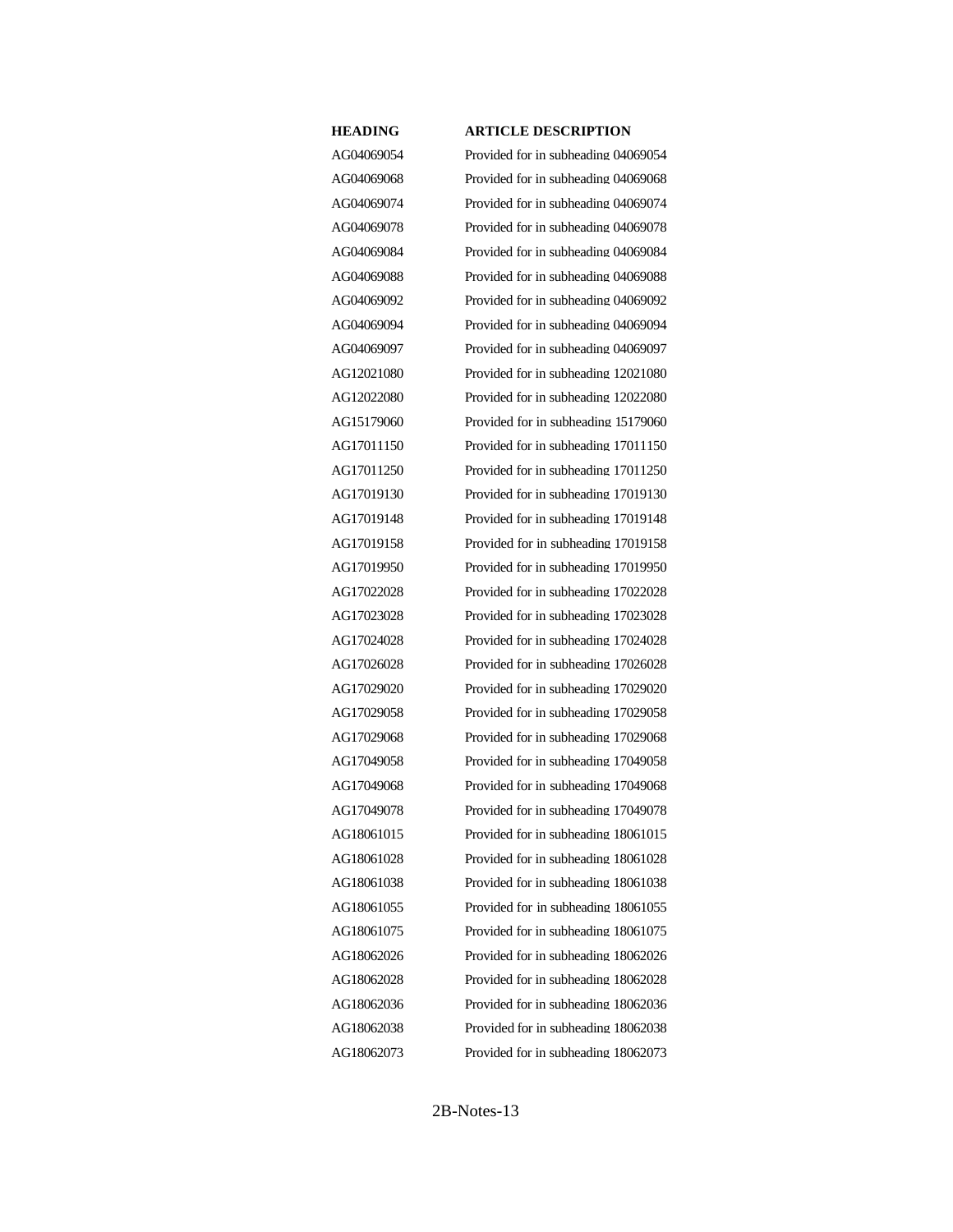AG18062077 Provided for in subheading 18062077 AG18062082 Provided for in subheading 18062082 AG18062083 Provided for in subheading 18062083 AG18062087 Provided for in subheading 18062087 AG18062089 Provided for in subheading 18062089 AG18062094 Provided for in subheading 18062094 AG18062098 Provided for in subheading 18062098 AG18063206 Provided for in subheading 18063206 AG18063208 Provided for in subheading 18063208 AG18063216 Provided for in subheading 18063216 AG18063218 Provided for in subheading 18063218 AG18063270 Provided for in subheading 18063270 AG18063280 Provided for in subheading 18063280 AG18069008 Provided for in subheading 18069008 AG18069010 Provided for in subheading 18069010 AG18069018 Provided for in subheading 18069018 AG18069020 Provided for in subheading 18069020 AG18069028 Provided for in subheading 18069028 AG18069030 Provided for in subheading 18069030 AG18069039 Provided for in subheading 18069039 AG18069049 Provided for in subheading 18069049 AG18069059 Provided for in subheading 18069059 AG19011030 Provided for in subheading 19011030 AG19011040 Provided for in subheading 19011040 AG19011075 Provided for in subheading 19011075 AG19011085 Provided for in subheading 19011085 AG19012015 Provided for in subheading 19012015 AG19012025 Provided for in subheading 19012025 AG19012035 Provided for in subheading 19012035 AG19012050 Provided for in subheading 19012050 AG19012060 Provided for in subheading 19012060 AG19012070 Provided for in subheading 19012070 AG19019036 Provided for in subheading 19019036 AG19019043 Provided for in subheading 19019043 AG19019047 Provided for in subheading 19019047 AG19019054 Provided for in subheading 19019054 AG19019058 Provided for in subheading 19019058 AG20081115 Provided for in subheading 20081115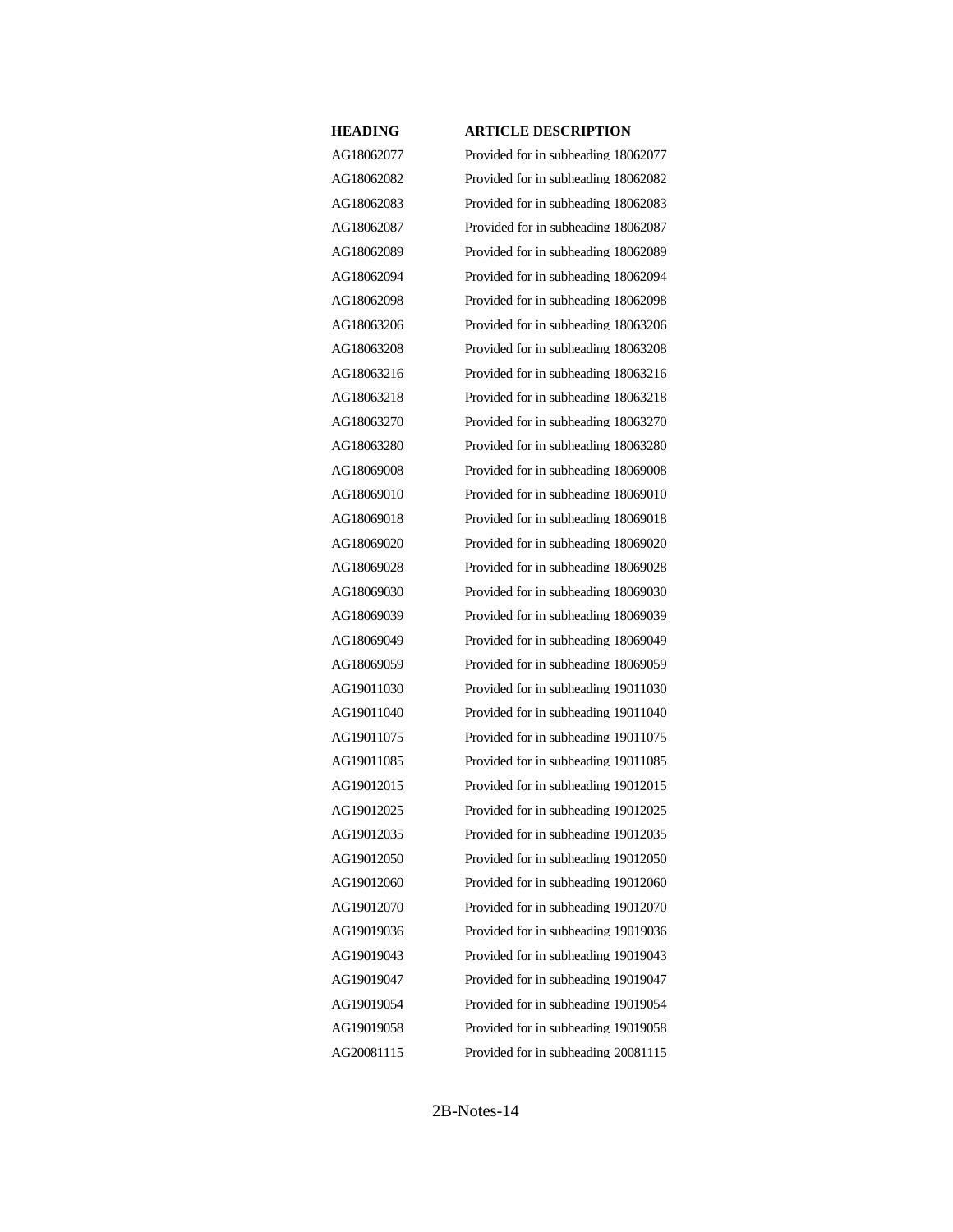AG20081135 Provided for in subheading 20081135 AG20081160 Provided for in subheading 20081160 AG21011238 Provided for in subheading 21011238 AG21011248 Provided for in subheading 21011248 AG21011258 Provided for in subheading 21011258 AG21012038 Provided for in subheading 21012038 AG21012048 Provided for in subheading 21012048 AG21012058 Provided for in subheading 21012058 AG21039078 Provided for in subheading 21039078 AG21050020 Provided for in subheading 21050020 AG21050040 Provided for in subheading 21050040 AG21069009 Provided for in subheading 21069009 AG21069026 Provided for in subheading 21069026 AG21069036 Provided for in subheading 21069036 AG21069046 Provided for in subheading 21069046 AG21069066 Provided for in subheading 21069066 AG21069072 Provided for in subheading 21069072 AG21069076 Provided for in subheading 21069076 AG21069080 Provided for in subheading 21069080 AG21069087 Provided for in subheading 21069087 AG21069091 Provided for in subheading 21069091 AG21069094 Provided for in subheading 21069094 AG21069097 Provided for in subheading 21069097 AG22029028 Provided for in subheading 22029028 AG23099028 Provided for in subheading 23099028 AG23099048 Provided for in subheading 23099048 AG24011065 Provided for in subheading 24011065 AG24012035 Provided for in subheading 24012035 AG24012087 Provided for in subheading 24012087 AG24013070 Provided for in subheading 24013070 AG24031090 Provided for in subheading 2401090 AG24039147 Provided for in subheading 24039147 AG24039990 Provided for in subheading 24039990 AG52010018 Provided for in subheading 52010018 AG52010028 Provided for in subheading 52010028 AG52010038 Provided for in subheading 52010038 AG52010080 Provided for in subheading 52010080 AG52029930 Provided for in subheading 52029930